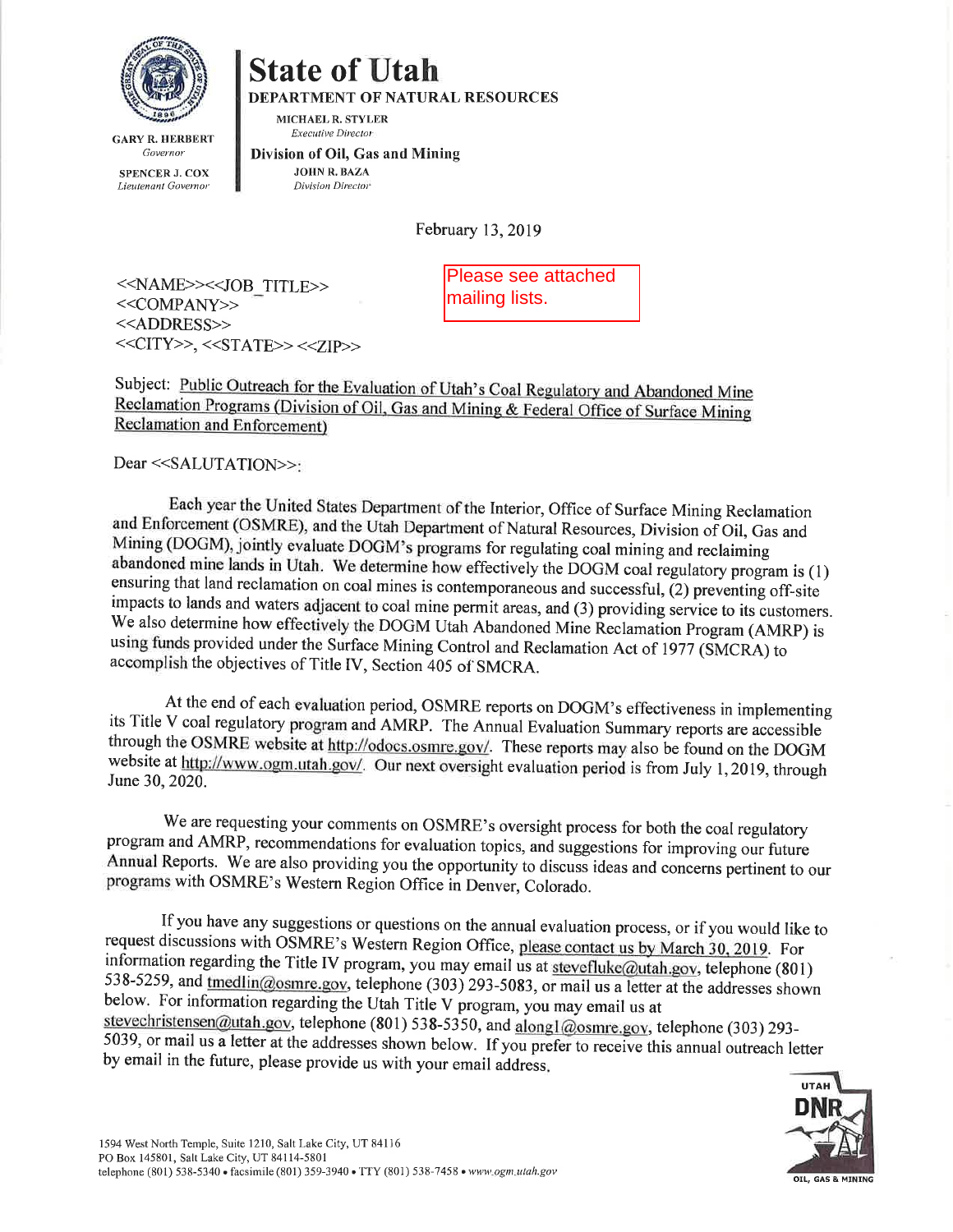Sincerely.

**Steve Fluke** Program Administrator Abandoned Mine Reclamation Program Utah Department of Natural Resources Utah Division of Oil, Gas and Mining 1594 West North Temple, Suite 1210 P.O. Box 145801 Salt Lake City, Utah 84114-5801

**Steve Christensen** Permit Supervisor Utah Department of Natural Resources Utah Division of Oil, Gas and Mining 1594 West North Temple, Suite 1210 P.O. Box 145801 Salt Lake City, Utah 84114-5801

Tom Medlin **Environmental Protection Specialist** Utah Title IV Program Lead Office of Surface Mining Reclamation and Enforcement Denver Field Branch 1999 Broadway, Suite 3320 Denver, Colorado 80202-3050

Alexis Long Utah Title V Program Lead Office of Surface Mining Reclamation and Enforcement Denver Field Branch 1999 Broadway, Suite 3320 Denver, Colorado 80202-3050

Title IV Abandoned Mine Lands Oversight Team:

Dana Dean (DOGM), Jan Morse (DOGM), Steve Fluke (DOGM), Dan MacKinnon (OSMRE), Tom Medlin (OSMRE), and Chris Rohrer (DOGM)

Title V Regulatory Oversight Team:

Christine Belka (OSMRE), Priscilla Burton (DOGM), Dana Dean (DOGM), Steve Christensen (DOGM), Alexis Long (OSMRE), Dan MacKinnon (OSMRE), and Tom Medlin (OSMRE)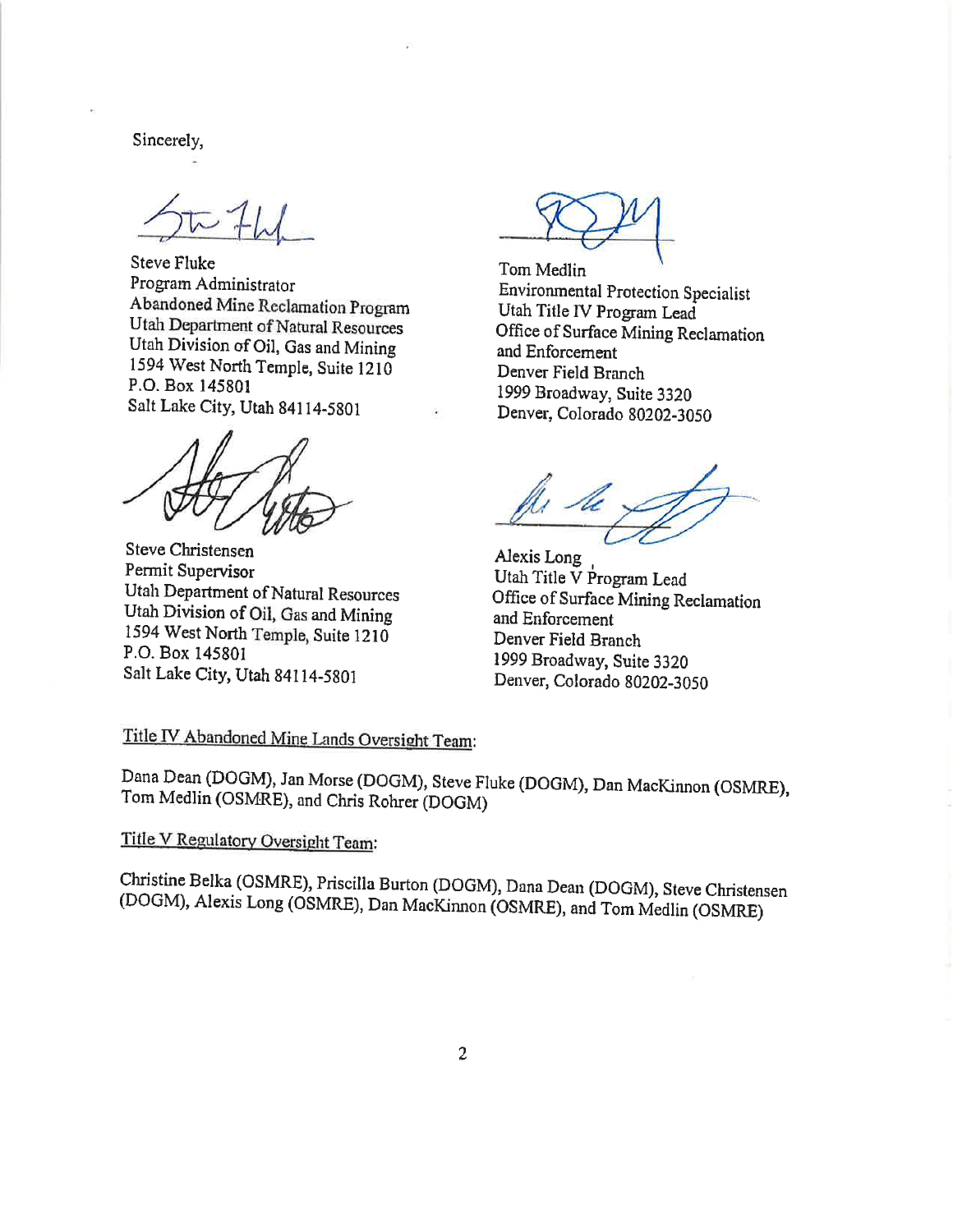| Company                                        | <b>Address</b>                             | City                  | <b>State</b> | Zip Code   |
|------------------------------------------------|--------------------------------------------|-----------------------|--------------|------------|
| Agapito Associates, Inc.                       | 715 Horizon Drive, Suite 340               | <b>Grand Junction</b> | CO           | 81506      |
| <b>Bryce Canyon National Park</b>              | P.O. Box 640201                            | <b>Bryce Canyon</b>   | <b>UT</b>    | 84764-0201 |
| <b>CH2M Hill</b>                               | 4246 S Riverboat Rd, Suite 210             | Taylorsville          | UT           | 84123-2585 |
| Earthfax Engineering, Inc.                     | 7324 South Union Park Ave.                 | Midvale               | <b>UT</b>    | 84047      |
| <b>Environmental Industrial Service</b>        | 31 North Main Street                       | Helper                | <b>UT</b>    | 84526      |
| Golder Associates Inc.                         | 44 Union Blvd, Suite 300                   | Lakewood              | CO           | 80228      |
| Hydrologic Design, Inc.                        | 10969 S Topview Rd                         | South Jordan          | UT           | 84095      |
| Kaibab Band of Paiute Indians                  | Tribal Admin Bldg, #1 North Pipe Spring Rd | Fredonia              | AZ           | 86022      |
| Kravits Geological Services, LLC               | 609 South Evergreen Lane                   | Salina                | <b>UT</b>    | 84654-1658 |
| <b>National Parks Conservation Association</b> | 307 West 200 South, Suite 5000             | <b>Salt Lake City</b> | UT           | 84101      |
| Petersen Hydrologic                            | 2695 North 600 East                        | Lehi                  | <b>UT</b>    | 84043-3473 |
| Psomas                                         | 4179 Riverboat Road, Suite 200             | <b>Salt Lake City</b> | UT           | 84123-2537 |
| Save Our Canyons                               | 824 South 400 West, Suite B115             | <b>Salt Lake City</b> | <b>UT</b>    | 84101      |
| Senco-Phenix                                   | 1405 West 620 North                        | Price                 | UT           | 84501      |
| Southern Utah Wilderness Alliance              | 425 East 100 South                         | <b>Salt Lake City</b> | UT           | 84111      |
| Sportsmen for Fish and Wildlife                | P.O. Box 787                               | Castle Dale           | <b>UT</b>    | 84513      |
| <b>Stantech</b>                                | 3995 S 700 East, Suite 300                 | Murray                | <b>UT</b>    | 84107-2540 |
| <b>SWCA Environmental Consultants</b>          | 257 East 200 South, Suite 200              | <b>Salt Lake City</b> | UT           | 84111      |
| <b>URS</b> Corporation                         | 756 E. Winchester Street, Suite 400        | <b>Salt Lake City</b> | UT           | 84107-7560 |
| <b>Utah Cattlemen's Association</b>            | 150 South 600 East #10 B                   | <b>Salt Lake City</b> | UT           | 84102      |
| <b>WildEarth Guardians</b>                     | 1817 South Main Street, Suite 10           | <b>Salt Lake City</b> | UT           | 84115      |
| Willowstick Technologies, LLC                  | 132 East 13065 South, Suite 100            | Draper                | <b>UT</b>    | 84020-8634 |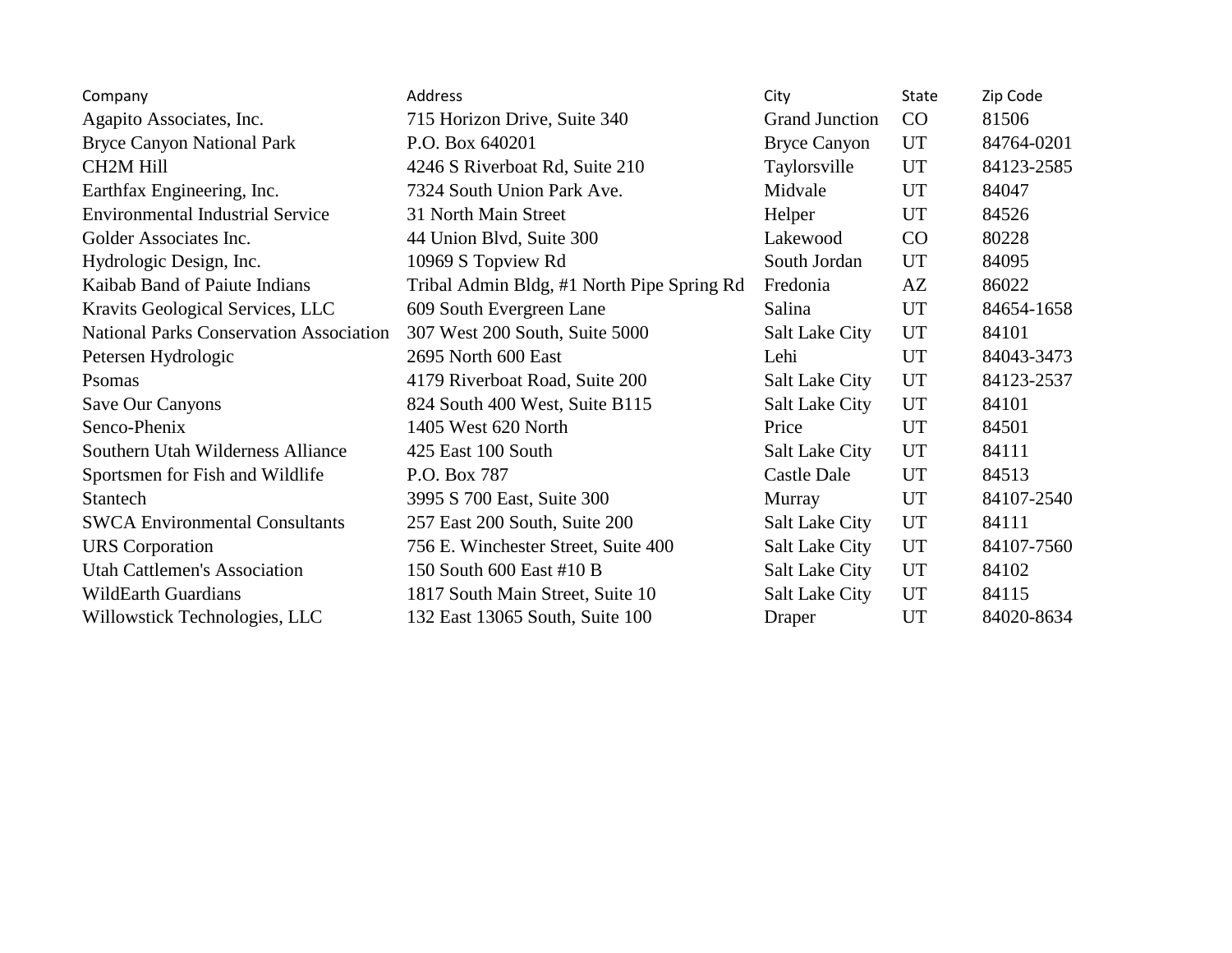| <b>SALUTATION</b>        | <b>NAME</b>               | <b>TITLE</b>                    |                                                          |                                  |                  |              |            |
|--------------------------|---------------------------|---------------------------------|----------------------------------------------------------|----------------------------------|------------------|--------------|------------|
| Dr. Bjork                | Claron Bjork              | , Environmental Health Director | <b>ORGANIZATION</b>                                      | <b>ADDRESS</b>                   | <b>CITY</b>      | <b>STATE</b> | ZIP CODE   |
| Dr. Merritt              | Christopher Merritt       | , SHPO Compliance               | Southeastern Utah Health Department                      | P.O. Box 800                     | Price            | Utah         | 84501      |
| Mr. Barber               | Harry Barber              |                                 | Utah Division of State History<br>BLM Kanab Field Office | 300 S Rio Grande Street          | Salt Lake City   | Utah         | 84101      |
| Mr. Bartholomew          | Scott Bartholomew         | . Commissioner                  |                                                          | 669 South Highway 89A            | Kanab            | Utah         | 84741      |
| Mr. Beatty               | David Beatty              | , Environmental Program Manager | Sanpete County Commission                                | 160 N, Main Street, Suite 202    | Manti            | Utah         | 84642      |
| Mr. Beers                | Robert Beers              | , Environmental Health Director | Division of Air Quality                                  | P.O. Box 144820                  | Salt Lake City   | Utah         | 84114-4820 |
| Mr. Behling              | <b>Tracy Behling</b>      |                                 | Southwest Utah Health Department                         | 620 South 400 East Suite 400     | St. George       | Utah         | 84770      |
| Mr. Bell                 | Randall Bell              | , President                     | Ferron Canal & Reservoir Company                         | P.O. Box 256                     | Ferron           | Utah         | 84523      |
| Mr. Bird                 | <b>Bryce Bird</b>         | , Director                      | North Emery Water Users Association                      | P.O. Box 129                     | Cleveland        | Utah         | 84518      |
| $Mri$ Bolling            | Mel Bolling               |                                 | Division of Air Quality                                  | P.O. Box 144820                  | Salt Lake City   | Utah         | 84114-4820 |
| Mr. Boyer                | Karl Boyer                | , Forest Supervisor             | U. S. Forest Service                                     | 115 East 900 North               | Richfield        | Utah         | 84701      |
| Mr. Brady                | Keith Brady               | , Ground Water Hydrologist      | U. S. Forest Service                                     | 599 West Price River Road        | Price            | Utah         | 84501      |
| Mr. Butero               | <b>Bob Butero</b>         | , Commission Chairman           | <b>Emery County Commission</b>                           | P.O. Box 629                     | Castle Dale      | Utah         | 84513      |
| Mr. Calle                | Marcelo Calle             | , Director                      | United Mine Workers of America                           | 906 East Main Street             | Trinidad         | Colorado     | 81082-2725 |
| Mr. Christensen          | Kevin Christensen         | , Manager                       | Office of Surface Mining                                 | 1999 Broadway, Suite 3320        | Denver           | Colorado     | 80202-3050 |
| Mr. Clayson              | Dirk Clayson              |                                 | Sanpete Economic Development                             | P.O. Box 148                     | Manti            | Utah         | 84642      |
| Mr. Cowley               |                           | , Kane County Commission        | Kane County Commission                                   | 76 North Main Street             | Kanab            | Utah         | 84741      |
| Mr. Cowley               | Russell Cowley            | , Director                      | Six County Commissioners Organization                    | P.O. Box 820                     | Richfield        | Utah         | 84701      |
| Mr. Cox                  | Paul Cowley<br>Dustin Cox | , Commissioner                  | <b>Emery County Commission</b>                           | P.O. Box 629                     | Castle Dale      | Utah         | 84513      |
| Mr. Crist                |                           | , Mayor                         | Alton Town                                               | 156 West 100 North               | Alton            | Utah         | 84710      |
| Mr. Dalpaiz              | Larry Crist               | , Field Supervisor              | U.S. Fish & Wildlife Service                             | 2369 West Orton Circle, Suite 50 | West Valley City | Utah         | 84119      |
|                          | Mike Dalpaiz              |                                 | United Mine Workers of America                           | 525 East 100th South             | Price            | Utah         | 84501      |
| Mr. Davis<br>Mr. Durrant | Allyn Davis               | , District Manager              | Mine Safety and Health Administration                    | P.O. Box 25367, DFC              | Denver           | Colorado     | 80225-0367 |
|                          | Donnie Durrant            | , Manager                       | Mine Safety and Health Administration                    | 45 East 1375 South               | Price            | Utah         | 84501      |
| Mr. Erkkila              | Mike Erkkila              | , Mayor of Scofield             |                                                          | HC35 Box 560                     | Helper           | Utah         | 84526      |
| Mr. Faddies              | Tom Faddies               |                                 | <b>Trust Lands Administration</b>                        | 675 East 500 South, Suite 500    | Salt Lake City   | Utah         | 84102      |
| Mr. Falk                 | <b>Steve Falk</b>         | , Mining Engineer               | Bureau of Land Management                                | 125 South 600 West               | Price            | Utah         | 84501      |
| Mr. Fillmore             | Carl Fillmore             | , District Manager              | North Emery Water Users Association                      | P.O. Box 129                     | Cleveland        | Utah         | 84518      |
| Mr. Flanigan             | Dayle Flanigan            | , District Ranger               | Cedar City District                                      | 1789 North Wedgewood Lane        | Cedar City       | Utah         | 84720      |
| Mr. Fleischman           | Jeff Fleischman           | , Chief                         | Office of Surface Mining                                 | 1999 Broadway, Suite 3320        | Denver           | Colorado     | 80202-3050 |
| Mr. Forbush              | Kirk Forbush              | , Regional Engineer             | Division of Water Rights                                 | P.O. Box 664                     | Richfield        | Utah         | 84701-0563 |
| Mr. Fowlks               | Mike Fowlks               | , Director                      | Division of Wildlife Resources                           | 1594 West North Temple           | Salt Lake City   | Utah         | 84114      |
| Mr. Frischknecht         | Steve Frischknecht        | , Commissioner                  | Sanpete County Commission                                | 160 N. Main Street, Suite 202    | Manti            | Utah         | 84642      |
| Mr. Gardner              | Lowell Gardner            | District Conservationist        | Natural Resource Conservation                            | 599 West Price River Drive       | Price            | Utah         | 84501      |
| Mr. Gates                | <b>Richard Gates</b>      |                                 | Mine Safety and Health Administration                    | P.O. Box 25367                   | Denver           | Colorado     | 80225      |
| Mr. Geary                | Edward Geary              | . Chairman                      | Emery County Public Lands Council                        | P.O. Box 1298                    | Castle Dale      | Utah         | 84513      |
| Mr. Hacking              | Scott Hacking             | , District Engineer             | Department of Environmental Quality                      | P.O. Box 800                     | Price            | Utah         | 84501      |
| Mr. Hale                 | Val Hale                  | , Executive Director            | Governor's Office of Economic Development                | 60 East South Temple, 3rd Floor  | Salt Lake City   | Utah         | 84111      |
| Mr. Hanson               | Larry Hanson              |                                 | Sevier County Planning & Zoning                          | 250 North Main Street            | Richfield        | Utah         | 84701      |
| Mr. Hartley              | Donald Hartley            | . Director                      | Utah Division of State History                           | 300 S Rio Grande Street          | Salt Lake City   | Utah         | 84101      |
| Mr. Harwood              | Gary Harwood              |                                 | Helper City Water                                        | P.O. Box 221                     | Helper           | Utah         | 84526      |
| Mr. Heaton               | Doug Heaton               | , Kane County Commissioner      | Kane County Commission                                   | 76 North Main Street             | Kanab            | Utah         | 84741      |
| Mr. Hoffman              | Kent Hoffman              | , Deputy State Director         | Bureau of Land Management                                | 440 West 200 South, Suite 500    | Salt Lake City   | Utah         | 84101-1345 |
| Mr. Hopes                | Casey Hopes               | , Commissioner                  | Carbon County Commission                                 | 751 East 100 North               | Price            | Utah         | 84501      |
| Mr. Houston              | Eric Houston              | , Mayor                         | Panguitch City                                           | 25 South 200 East                | Panguich         | Utah         | 84759      |
| Mr. Humphrey             | Jay Mark Humphrey         | District Manager                | Emery Water Conservancy District                         | P.O. Box 998                     | Castle Dale      | Utah         | 84513      |
| Mr. Jencks               | Hollis Jencks             | , Project Manager               | U.S. Army Corps of Engineers                             | 533 West 2600 South, Suite 130   | Bountiful        | Utah         | 84010-7744 |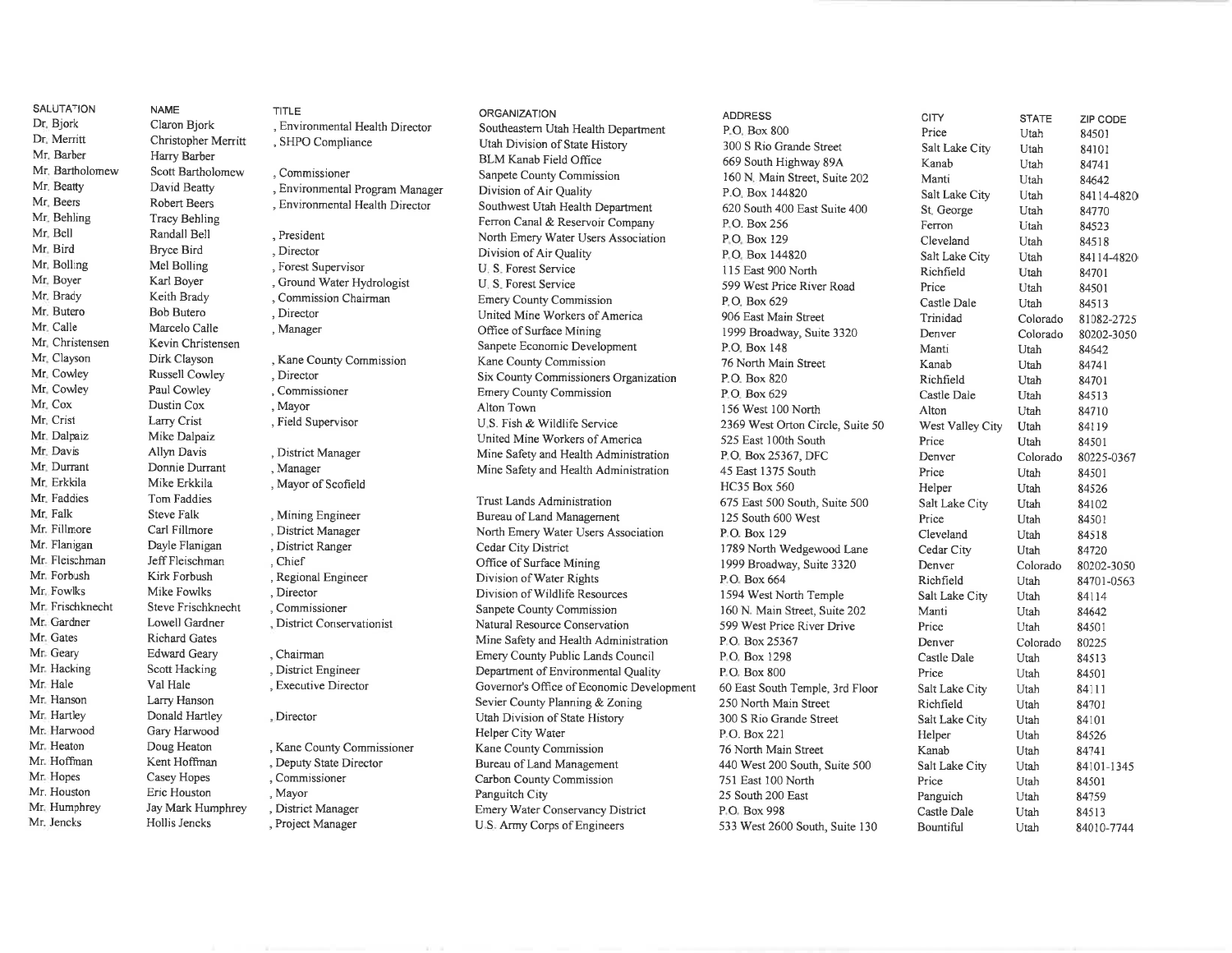| Mr. Jones      | Kent Jones         | , State Engineer                                               | Division of Water Rights                 | P.O. Box 146300                    | Salt Lake City              | Utah     |            |
|----------------|--------------------|----------------------------------------------------------------|------------------------------------------|------------------------------------|-----------------------------|----------|------------|
| Mr. Lee        | Richard Lee        | , Chairman of the Board                                        | Carbon Water Conservancy District        | P.O. Box 509                       | Helper                      | Utah     | 84114-6300 |
| Mr. LeFevre    | Dell LeFevre       | Commissioner                                                   | Garfield County Commission               | P.O. Box 1419                      | Boulder                     |          | 84526      |
| Mr. MacWhorter | Robert MacWhorter  | , Forest Supervisor                                            | U.S. Forest Service                      | 1789 North Wedgewood Lane          |                             | Utah     | 84716      |
| Mr. Marble     | Dave Marble        | , Asst State Engineer (Dam Safety)                             | Division of Water Rights                 | 1594 West North Temple             | Cedar City                  | Utah     | 84721      |
| Mr. Mason      | Gary Mason         | , Commissioner                                                 | Sevier County Commission                 | 250 North Main Street              | Salt Lake City<br>Richfield | Utah     | 84114      |
| Mr. Matheson   | Alan Matheson      | , Director                                                     | Department of Environmental Quality      | P.O. Box 144801                    |                             | Utah     | 84701      |
| Mr. Mathis     | Stan Mathis        |                                                                | Cottonwood Creek Conservation Irrigation | P.O. Box 687                       | Salt Lake City              | Utah     | 84114-4810 |
| Mr. Matson     | Jim Matson         | , Kane County Commissioner                                     | Kane County Commission                   | 76 North Main Street               | Orangeville                 | Utah     | 84537      |
| Mr. McElprang  | Lee McElprang      | , Chairman                                                     | Emery Water Conservancy District         | P.O. Box 998                       | Kanab                       | Utah     | 84741      |
| Mr. McKenzie   | Jeff McKenzie      |                                                                | Bureau of Land Management                |                                    | Castle Dale                 | Utah     | 84513      |
| Mr. Mellor     | Jake Mellor        | , Commissioner                                                 | Carbon County Commission                 | 440 West 200 South, Suite 500      | Salt Lake City              | Utah     | 84101-1345 |
| Mr. Migliori   | Ethan Migliori     | , Chairman                                                     | <b>Emery County Commission</b>           | 751 East 100 North<br>P.O. Box 629 | Price                       | Utah     | 84501      |
| Mr. Mower      | Mike Mower         | , State Planning Coordinator                                   | Governor's Office of Planning & Budget   |                                    | Castle Dale                 | Utah     | 84513      |
| Mr. Noel       | Mike Noel          | , Director                                                     |                                          | P.O. Box 132210                    | Salt Lake City              | Utah     | 84114-2210 |
| Mr. Ogden      | Garth Ogden        | , Commissioner                                                 | Kane County Water Conservancy District   | 725 East Kaneplex Drive            | Kanab                       | Utah     | 84741      |
| Mr. Olsen      | Scott Olsen        | , Zoning Administrator                                         | Sevier County Commission                 | 250 North Main Street              | Richfield                   | Utah     | 84701      |
| Mr. Parsons    | Douglas Parsons    | , Mayor                                                        |                                          | 160 N. Main Street, Suite 201      | Manti                       | Utah     | 84642      |
| Mr. Petersen   | David L. Petersen  |                                                                | East Carbon City                         | P.O. Box 70                        | East Carbon                 | Utah     | 84520      |
| Mr. Peterson   | Ray Peterson       | , Director                                                     | Sanpete Water Conservancy                | 90 West Union Street               | Manti                       | Utah     | 84642      |
| Mr. Pollock    | Leland Pollock     |                                                                | Emery County Public Lands                | P.O. Box 1298                      | Castle Dale                 | Utah     | 84513      |
| Mr. Potter     | Jae Potter         | , Commissioner                                                 | Garfield County Commission               | P.O. Box 77                        | Panguitch                   | Utah     | 84759      |
| Mr. Richens    | Jeff Richens       | , Commissioner                                                 | Carbon County Commission                 | 751 East 100 North                 | Price                       | Utah     | 84501      |
| Mr. Roberts    |                    | , District Manager                                             | Price River Water Improvement District   | P.O. Box 903                       | Price                       | Utah     | 84501      |
|                | Robbie Roberts     | , Regional Administrator                                       | Environmental Protection Agency          | 1595 Wynkoop Street                | Denver                      | Colorado | 80202-1129 |
| Mr. Roeder     | Gary L. Roeder     | , District Engineer                                            | Natural Resource Conservation            | 540 West Price River Drive         | Price                       | Utah     | 84501      |
| Mr. Salow      | Jeff Salow         | , Staff Officer for Minerals and Engineeri U.S. Forest Service |                                          | 115 West Canyon Road, Box 310      | $F$ erron                   | Utah     | 84523      |
| Mr. Sitterud   | Lynn Sitterud      | , Commissioner                                                 | <b>Emery County Commission</b>           | P.O. Box 629                       | Castle Dale                 | Utah     | 84513      |
| Mr. Sorensen   | Morris Sorensen    |                                                                | Muddy Creek Irrigation                   | P.O. Box 104                       | Emery                       | Utah     | 84522      |
| Mr. Stephens   | Don Stephens       | , Natural Resource Specialist                                  | Bureau of Land Management                | 125 South 600 West                 | Price                       | Utah     | 84501      |
| Mr. Stilson    | Marc Stilson       | , Regional Engineer                                            | Division of Water Rights                 | P.O.Box 718                        | Price                       | Utah     | 84501      |
| Mr. Strand     | Howard Strand      | , Field Office Director                                        | Office of Surface Mining                 | 1999 Broadway, Suite 3320          | Denver                      | Colorado | 80202-3050 |
| Mr. Styler     | Mike Styler        | , Executive Director                                           | Department of Natural Resources          | 1594 West North Temple, Suite 3710 | Salt Lake City              | Utah     | 84114-5610 |
| Mr. Tebbs      | David Tebbs        | , Commissioner                                                 | Garfield County Commission               | P.O. Box 77                        | Panguitch                   | Utah     | 84759      |
| Mr. Thiriot    | Bryan Thiriot      | , Executive Director                                           | Five County Association of Governments   | P.O. Box 1550                      | St. George                  | Utah     | 84771      |
| Mr. Thorne     | <b>Todd Thorne</b> | , Public Lands Director                                        | Carbon County                            | 751 East 100 North                 | Price                       | Utah     | 84501      |
| Mr. Topham     | Gordon Topham      | , Commissioner                                                 | Sevier County Commission                 | 250 North Main Street              | Richfield                   | Utah     | 84701      |
| Mr. Ure        | David Ure          | , Director                                                     | Trust Lands Administration               | 675 East 500 South, Suite 500      | Salt Lake City              | Utah     | 84102      |
| Mr. Vetere     | Tim Vetere         |                                                                | Green River Canal Company                | P.O. Box 404                       | Green River                 | Utah     | 84525      |
| Mr. Ward       | Dennis Ward        | , President                                                    | Huntington-Cleveland Irrigation Company  | P.O. Box 327                       | Huntington                  | Utah     | 84528      |
| Mr. White      | Sam White          |                                                                | Price City Water                         | P.O. Box 893                       | Price                       | Utah     | 84501      |
| Mr. Wood       | Chris Wood         | , Regional Supervisor                                          | Division of Wildlife Resources           | 319 N. Carbonville Rd. #A          | Price                       | Utah     | 84501      |
| Mr. Wytanis    | John Wytanis       | , Forest Ranger                                                | U.S. Forest Service                      | 115 West Canyon Road, Box 310      | Ferron                      | Utah     | 84523      |
| Ms. Barnes     | Martina Barnes     | , Forest Service Statewide Coordinator                         | U.S. Forest Service                      | 1594 West North Temple             | Salt Lake City              | Utah     | 84114      |
| Ms. Bradley    | Sarah Bradley      |                                                                | Price River Water Users                  | 375 South Carbon Avenue, Suite A10 | Price                       | Utah     | 84501      |
| Ms. Clark      | Jocelyn Clark      |                                                                | Utah Mining Association                  | 4286 S. Main St                    | Salt Lake City              | Utah     | 84107-5338 |
| Ms. Clarke     | Kathleen Clarke    | , Director                                                     | Public Lands Policy Coordination Office  | P.O. Box 141107                    | Salt Lake City              | Utah     | 84114-1107 |
|                |                    |                                                                |                                          |                                    |                             |          |            |